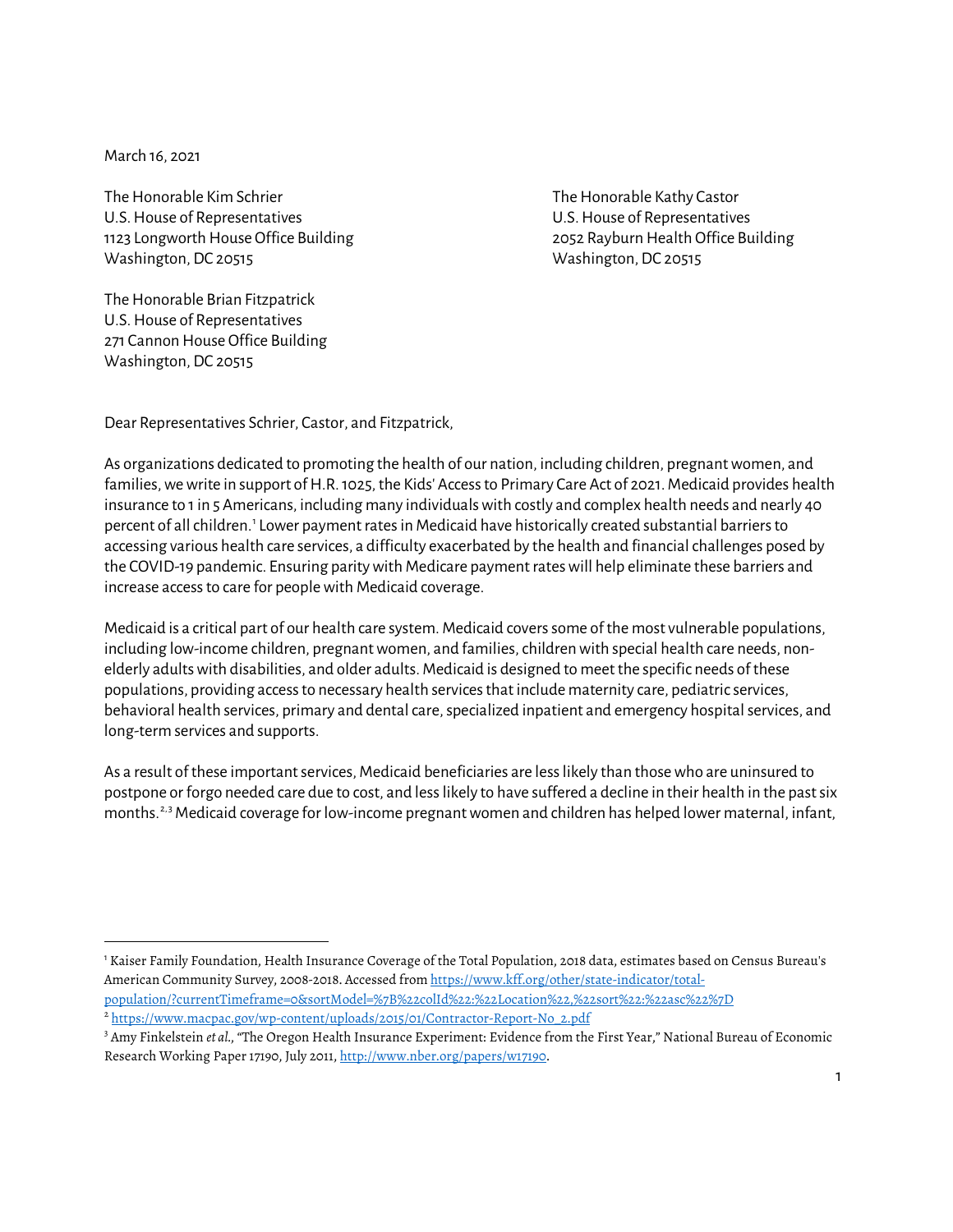and child mortality in the U.S.[4,](#page-1-0)[5](#page-1-1) Children enrolled in Medicaid are more likely than their uninsured peers to get medical check-ups, attend more days at school, graduate and enter the workforce.[6](#page-1-2) Simply put: Medicaid works.

However, even people covered by Medicaid may experience barriers to accessing care. A large body of research has shown that comparatively low payment rates are a substantial factor affecting physician participation in Medicaid. Medicaid paymentsfor services are significantly lower than Medicare payments for the same services.<sup>[7,](#page-1-3)[8](#page-1-4)</sup> On average, a clinician treating a Medicaid enrollee is paid about two-thirds of what Medicare pays for the same services and only half of what is paid by private insurance plans.<sup>[9](#page-1-5)</sup> Primary care clinicians commit themselves to a long-term relationship with all their patients — including Medicaid beneficiaries — and provide not only first-contact and preventive services, but also the long-term care for chronic conditions that minimizes hospital admissions and reduces costs to the system. Increasingly inadequate Medicaid payments impede the ability of clinicians and other providers to accept more Medicaid patients, particularly among small practices, and threatens the viability of practices serving areas with a higher proportion of Medicaid coverage.

As a source of coverage for more than 70 million Americans, Medicaid plays a key role in connecting individuals to testing, treatment, and vaccination for COVID-19. Unfortunately, the COVID-19 pandemic has only exacerbated longstanding payment inequities, threating the continued viability of Medicaid providers. Medicaid providers are facing dramatic financial challenges leading to substantial layoffs and even practice closures. Without changes, continually low Medicaid fees may force practices to limit the number of patients covered by Medicaid they can accept, or even stop accepting patients covered by Medicaid altogether. As more Americans rely on Medicaid as a crucial support during an economic downturn, the financial challenges confronting practices could leave people with Medicaid coverage facing long wait times or the inability to access needed care. [10](#page-1-6)

Congress took action to raise Medicaid primary care payment rates to Medicare levels in 2013 and 2014, with the federal government paying 100 percent of the increase. Access improved as a result: for example, the policy

[https://www.macpac.gov/publication/use-of-care-among-non-institutionalized-individuals-age-0-18-by-primary-source](https://www.macpac.gov/publication/use-of-care-among-non-institutionalized-individuals-age-0-18-by-primary-source-of-health-coverage-data-from-medical-expenditures-panel-survey/)[of-health-coverage-data-from-medical-expenditures-panel-survey/.](https://www.macpac.gov/publication/use-of-care-among-non-institutionalized-individuals-age-0-18-by-primary-source-of-health-coverage-data-from-medical-expenditures-panel-survey/)<br><sup>7</sup> Berman S, Dolins J, Tang SF, Yudkowsky B. Factors that influence the willingness of private primary care pediatricians to

<https://pediatrics.aappublications.org/content/110/2/239>

<span id="page-1-0"></span><sup>4</sup> Andrew Goodman-Bacon, "Public Insurance and Mortality: Evidence from Medicaid Implementation," Journal of Political Economy 126, no. 1 (February 2018): 216-262[. https://doi.org/10.1086/695528](https://doi.org/10.1086/695528)

<span id="page-1-1"></span><sup>5</sup> Adam Searing & Donna Cohen Ross. Medicaid Expansion Fills Gaps in Maternal Health Coverage Leading to Healthier Mothers and Babies, Georgetown University Center for Children and Families, May 2019[. https://ccf.georgetown.edu/wp](https://ccf.georgetown.edu/wp-content/uploads/2019/05/Maternal-Health-3a.pdf)[content/uploads/2019/05/Maternal-Health-3a.pdf](https://ccf.georgetown.edu/wp-content/uploads/2019/05/Maternal-Health-3a.pdf)

<span id="page-1-2"></span><sup>6</sup> Medicaid and CHIP Payment and Access Commission. *Use of Care among Non-Institutionalized Individuals Age 0–18 by Primary Source of Health Coverage, Data from Medical Expenditures Panel Survey*. MACStats, 2018,

<span id="page-1-3"></span>accept more Medicaid patients. Pediatrics. 2002;110(2 pt 1):239–248pmid:12165573,

<span id="page-1-4"></span><sup>8</sup> AAP Survey of Pediatrician Participation in Medicaid, CHIP and VFC. Elk Grove Village, IL: American Academy of Pediatrics; 2012[. https://www.aap.org/en-us/professional-resources/Research/pediatrician-surveys/Documents/TX.pdf](https://www.aap.org/en-us/professional-resources/Research/pediatrician-surveys/Documents/TX.pdf)

<span id="page-1-5"></span><sup>9</sup> Kaiser Family Foundation, Medicaid-to-Medicare Fee Index, 2016 data, accessed from [https://www.kff.org/medicaid/state](https://www.kff.org/medicaid/state-indicator/medicaid-to-medicare-fee-index/)[indicator/medicaid-to-medicare-fee-index/.](https://www.kff.org/medicaid/state-indicator/medicaid-to-medicare-fee-index/) Data sourced from Stephen Zuckerman, Laura Skopec, and Marni Epstein, ["Medicaid Physician Fees after the ACA Primary Care Fee Bump,](http://www.urban.org/research/publication/medicaid-physician-fees-after-aca-primary-care-fee-bump)" Urban Institute, March 2017.

<span id="page-1-6"></span><sup>10</sup> Zuckerman S, Skopec L, Aarons J. Medicaid Physician Fees Remained Substantially Below Fees Paid By Medicare In 2019. Health Aff (Millwood). 2021 Feb;40(2):343-348. doi: 10.1377/hlthaff.2020.00611. PMID: 33523743.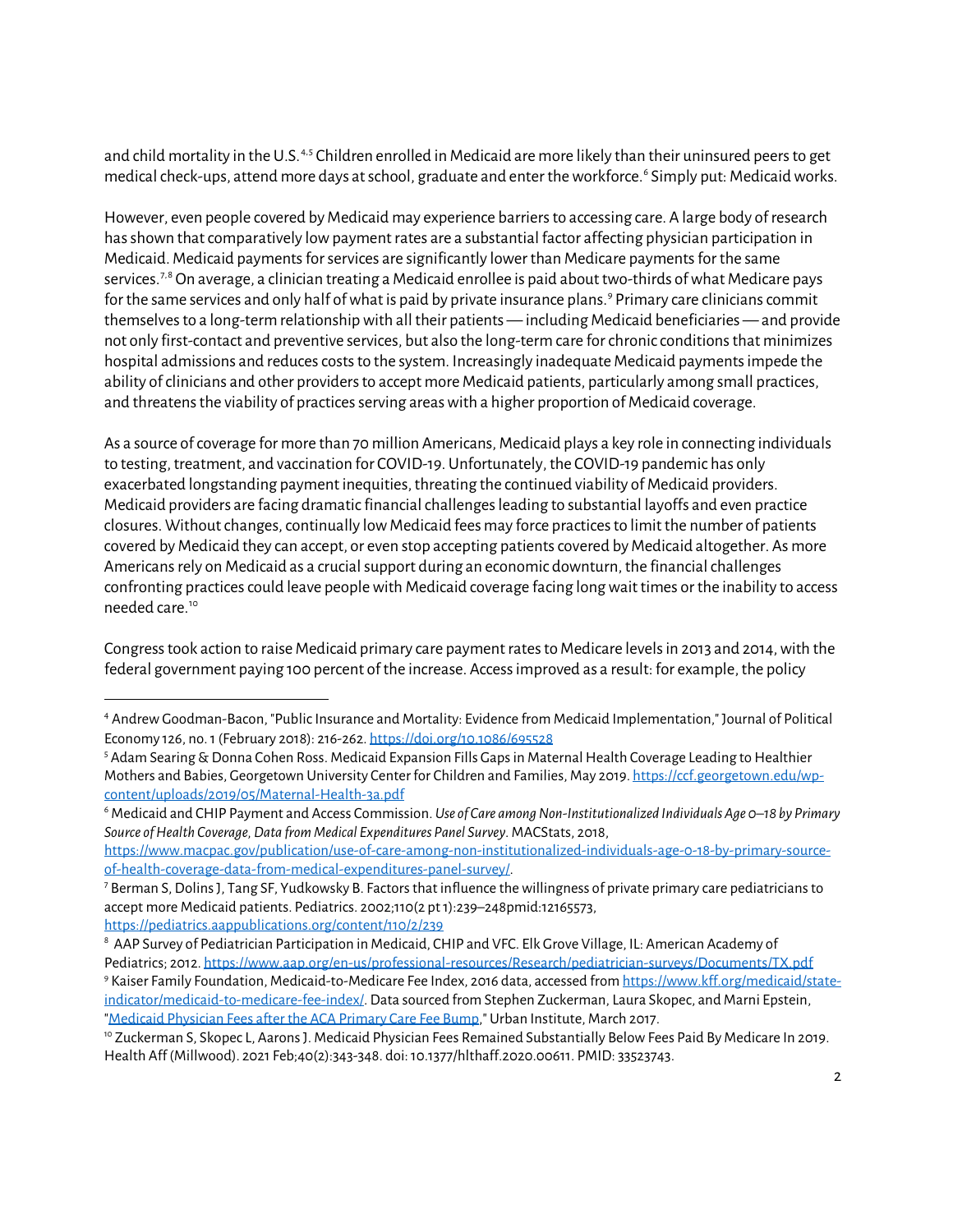change led office-based primary care pediatricians to increase their participation in the Medicaid program.<sup>[11](#page-2-0)</sup> Unfortunately, lawmakers failed to reauthorize the payment increase after 2014. H.R. 1025 would bring Medicaid payments for primary care services back in line with Medicare payment levels, while also expanding the list of eligible clinicians to ensure that people with Medicaid can access the care they need. The legislation would also help illuminate the impact of payment parity through a study of subsequent changes in Medicaid provider enrollment and payment rates.

Vulnerable populations need coverage that ensures them access to affordable and comprehensive quality care. When Medicaid beneficiaries cannot find a clinician who accepts new Medicaid patients, they face the same access problems as those who have no insurance. They are less likely to have a usual source of care, to forgo needed preventive and acute care for minor problems, to develop complications that require intensive and costly medical intervention, and to have poorer health status. Appropriate and adequate payment is essential to ensure the viability of the primary care workforce to provide such care. As such, we fully support H.R. 1025.

Thank you for your continued leadership in promoting policies that improve coverage and access to care. If you have any questions, please contact Stephanie Glier, Director of Federal Advocacy at the American Academy of Pediatrics, a[t sglier@aap.org.](mailto:sglier@aap.org)

Sincerely,

Academic Pediatric Association American Academy of Family Physicians American Academy of Pediatrics American College of Nurse-Midwives American College of Obstetricians and Gynecologists American College of Physicians American Osteopathic Association American Pediatric Society Association of Maternal & Child Health Programs Association of Medical School Pediatric Department Chairs Children's Defense Fund Children's Hospital Association Community Catalyst Families USA Family Voices First Focus Campaign for Children March of Dimes National Association of Pediatric Nurse Practitioners National League for Nursing Pediatric Policy Council Prevent Blindness

<span id="page-2-0"></span><sup>&</sup>lt;sup>11</sup> Increased Medicaid Payment and Participation by Office-Based Primary Care Pediatricians, Suk-fong S. Tang, Mark L. Hudak, Dennis M. Cooley, Budd N. Shenkin, Andrew D. Racine, Pediatrics Jan 2018, 141 (1) e20172570; DOI: 10.1542/peds.2017-2570: <https://pediatrics.aappublications.org/content/141/1/e20172570>